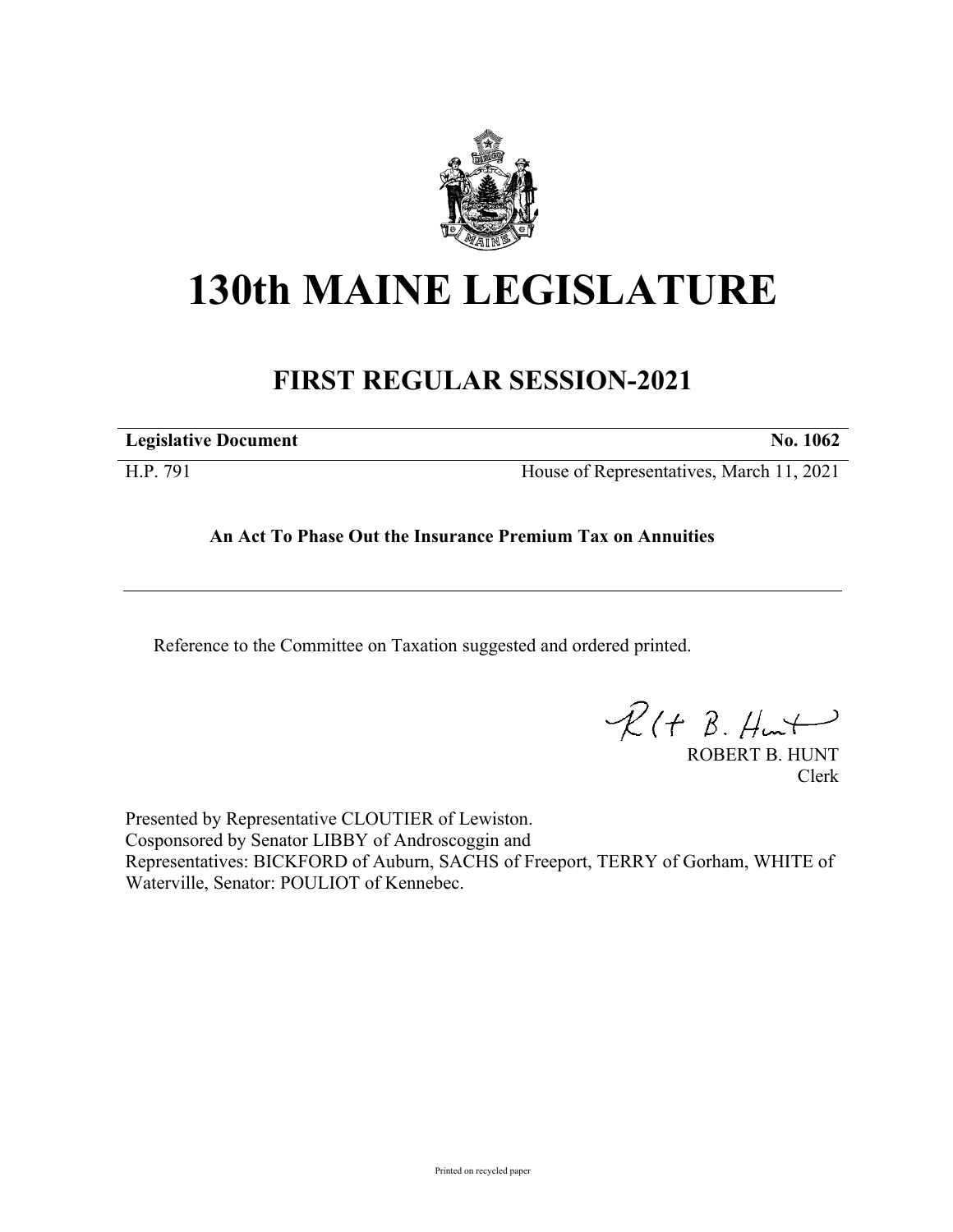#### 1 **Be it enacted by the People of the State of Maine as follows:**

2 **Sec. 1. 36 MRSA §2513, first ¶,** as amended by PL 2011, c. 331, §12 and affected 3 by §§16 and 17, is further amended to read:

4 Every Except as provided in section 2513-C, every insurance company or association 5 that does business or collects premiums or assessments including annuity considerations in 6 the State, including surety companies and companies engaged in the business of credit 7 insurance or title insurance, shall, for the privilege of doing business in this State and in 8 addition to any other taxes imposed for that privilege, pay a tax upon all gross direct 9 premiums including annuity considerations, whether in cash or otherwise, on contracts 10 written on risks located or resident in the State for insurance of life, annuity, fire, casualty 11 and other risks at the rate of 2% a year. Every nonadmitted insurer that does business or 12 collects premiums in the State shall, for the privilege of doing business in this State and in 13 addition to any other taxes imposed for that privilege, pay a tax upon all gross direct 14 premiums, whether in cash or otherwise, as provided in section 2531. For purposes of this 15 section chapter, the term "annuity considerations" includes amounts paid to an insurance 16 company for the purchase of a contract that may result in an annuity, even if the 17 annuitization never occurs or does not occur until some time in the future and the amounts 18 are in the meantime applied to an investment vehicle other than an annuity. This section 19 does not apply to mutual fire insurance companies subject to tax under section 2517 or to 20 captive insurance companies formed or licensed under Title 24-A, chapter 83 or under the 21 laws of another state.

### 22 **Sec. 2. 36 MRSA §2513-C** is enacted to read:

## 23 **§2513-C. Tax on annuity considerations**

24 **1. Phase-out of tax.** Notwithstanding the other provisions of this chapter, the rate of 25 tax under this chapter for annuity considerations is 1.8% in calendar year 2022, 1.6% in 26 calendar year 2023, 1.4% in calendar year 2024, 1.2% in calendar year 2025, 1% in 27 calendar year 2026, 0.8% in calendar year 2027, 0.6% in calendar year 2028, 0.4% in 28 calendar year 2029 and 0.2% in calendar year 2030. Beginning in calendar year 2031, 29 annuity considerations are not subject to tax under this chapter, but taxes due for previous 30 years may be collected.

31 **2. Application of reduced rate on annuities.** The reduced rates specified in 32 subsection 1 for calendar years 2022 to 2030 apply to premiums on an annuity paid by 33 annuity holders in this State only if the tax savings from the reduced rate are credited to the 34 annuity holders. Upon request of the bureau, an insurer shall submit evidence that 35 establishes that the tax savings derived from the reduced rate under this section have been 36 credited to the annuity holders.

37 **3. Foreign insurance companies.** Section 2519 does not apply to annuity 38 considerations subject to tax under this section.

39 **Sec. 3. 36 MRSA §2515,** as amended by PL 2013, c. 331, Pt. C, §11, is further 40 amended to read:

#### 41 **§2515. Amount of tax**

42 In determining the amount of tax due under sections 2513 and 2531, each company 43 shall deduct from the full amount of gross direct premiums the amount of all direct return